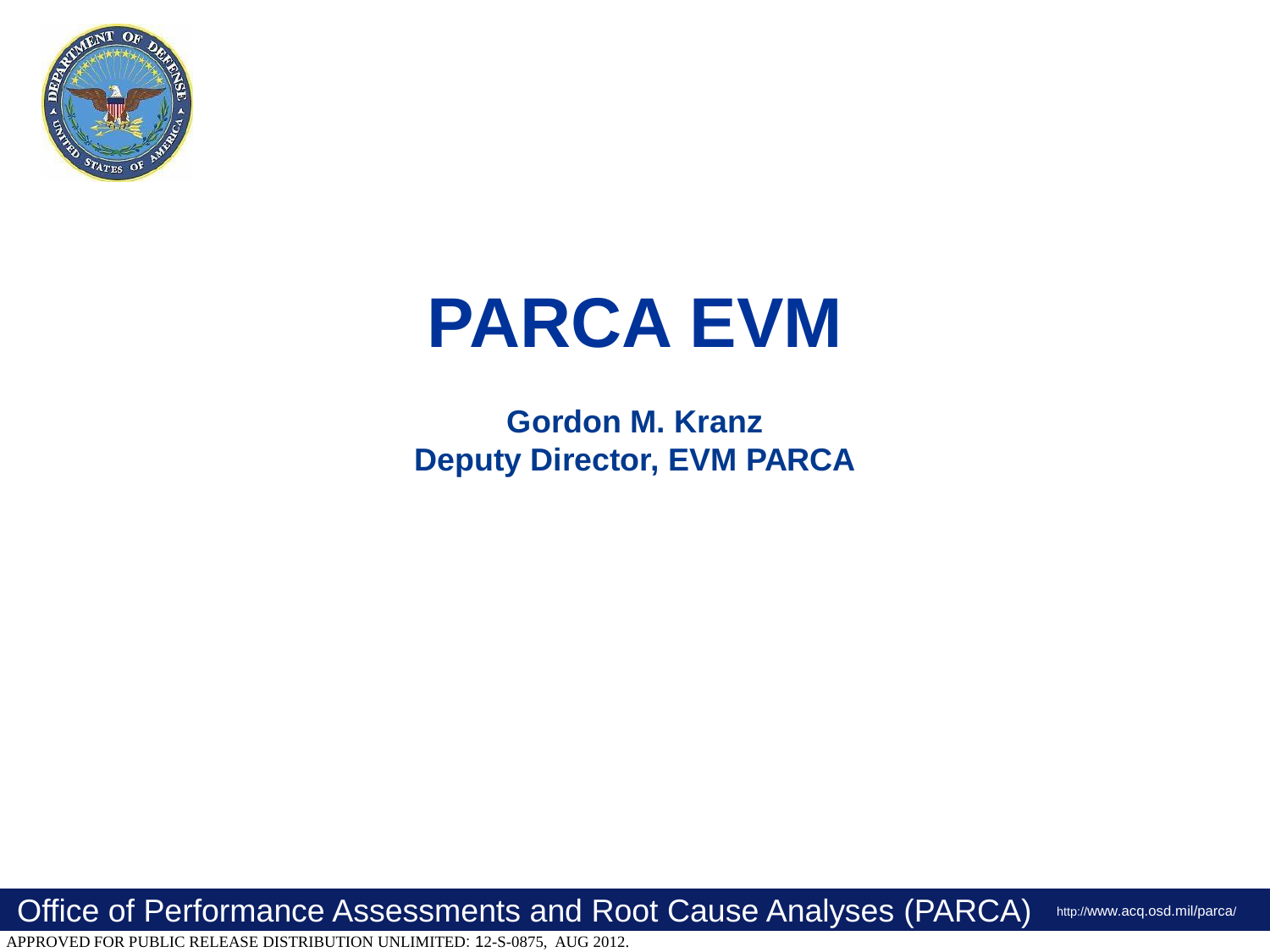http://www.acq.osd.mil/parca/



# **Overview**

- ▶ PARCA Organization
- ▶ PARCA EVM

APPROVED FOR PUBLIC RELEASE DISTRIBUTION UNLIMITED: 12-S-0875, 19 JAN 2012.

Accomplishments & Way Forward

Office of Performance Assessments and Root Cause Analyses (PARCA) http://www.acq.osd.mil/parca/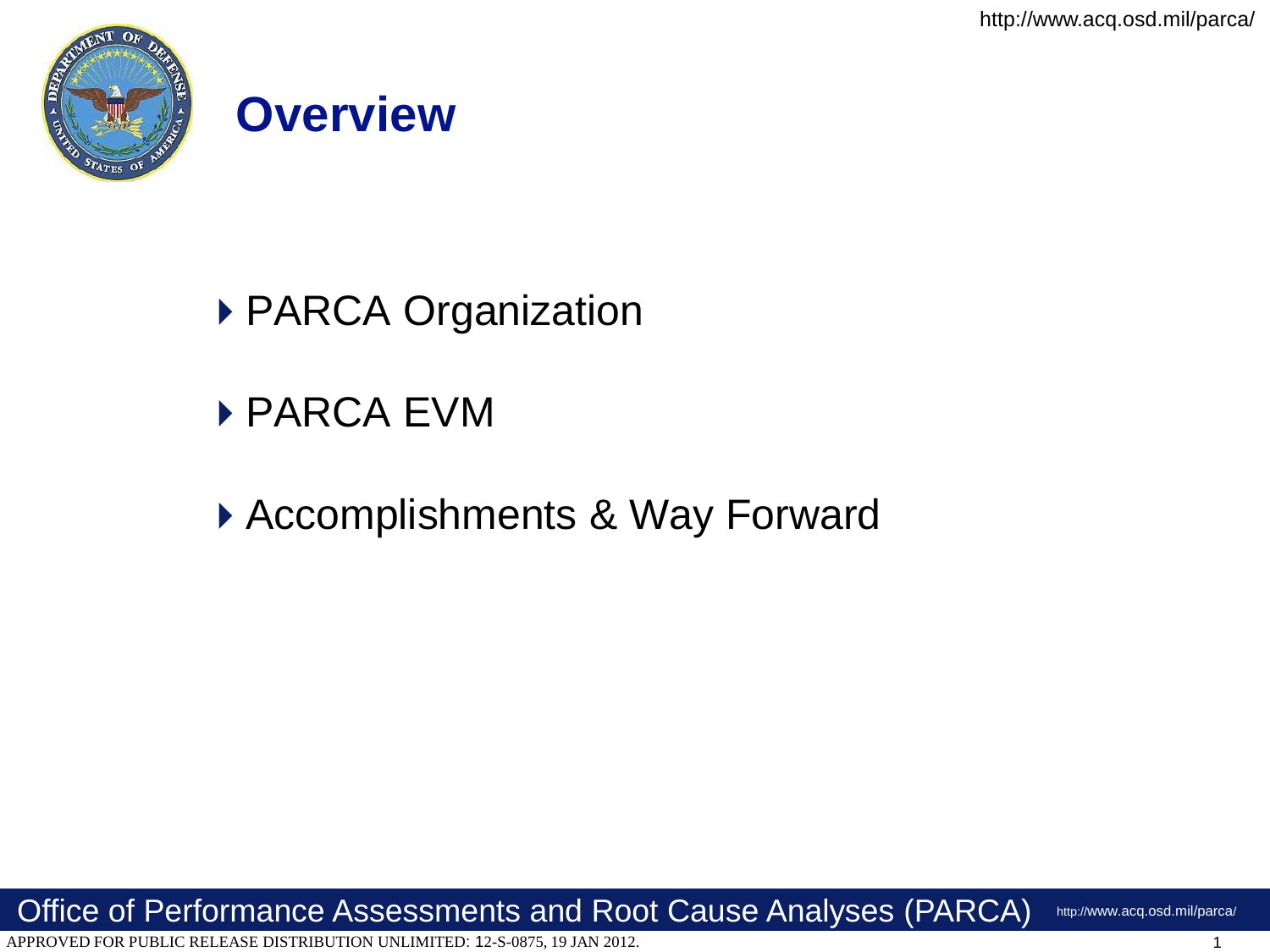

## **PARCA Divisions**

- ▶ PARCA has four divisions
	- 1. PARCA Performance Assessments (PA): Program assessments and DAES selection
	- 2. Root Cause Analysis: Nunn McCurdy breach analysis
	- 3. PARCA EVM: OSD EVM Policy holder



Office of Performance Assessments and Root Cause Analyses (PARCA) http://www.acq.osd.mil/parca/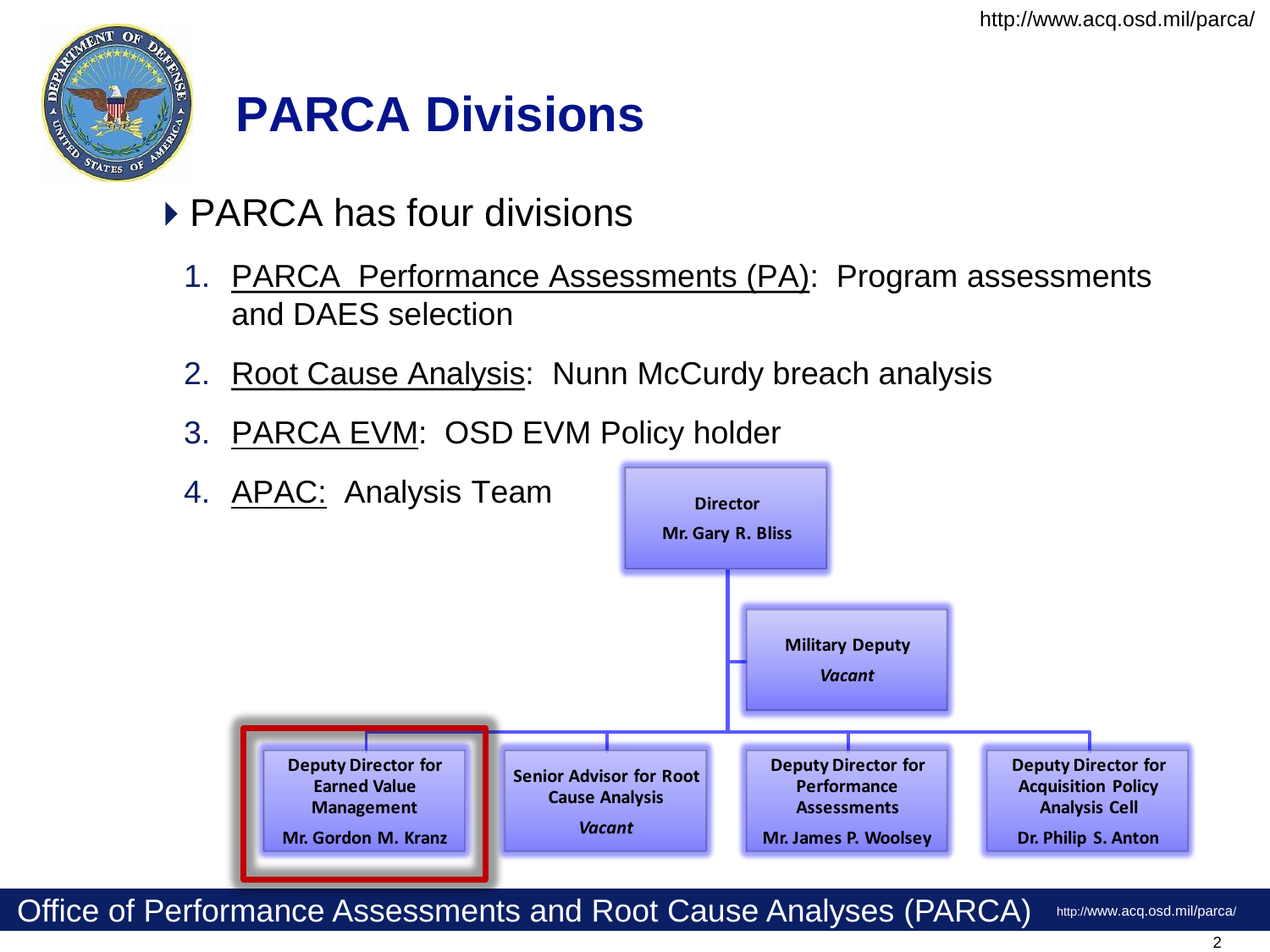

## **PARCA EVM Vision**

- Earned Value Management (EVM) is a management tool that is fully embraced by the DoD acquisition community.
- ▶ Guiding Principles:
	- Increase the quality and utility of EVM data.
	- Increase the use of EVM across the acquisition chain.
	- Improve acquisition professionals ability to utilize EVM.
	- Reduce Contractor's administrative burden of inefficient use of EVM.
	- Ensure constructive 2-way communication between DoD and Industry.
	- EVMS is perceived by all stakeholders to be cost effective.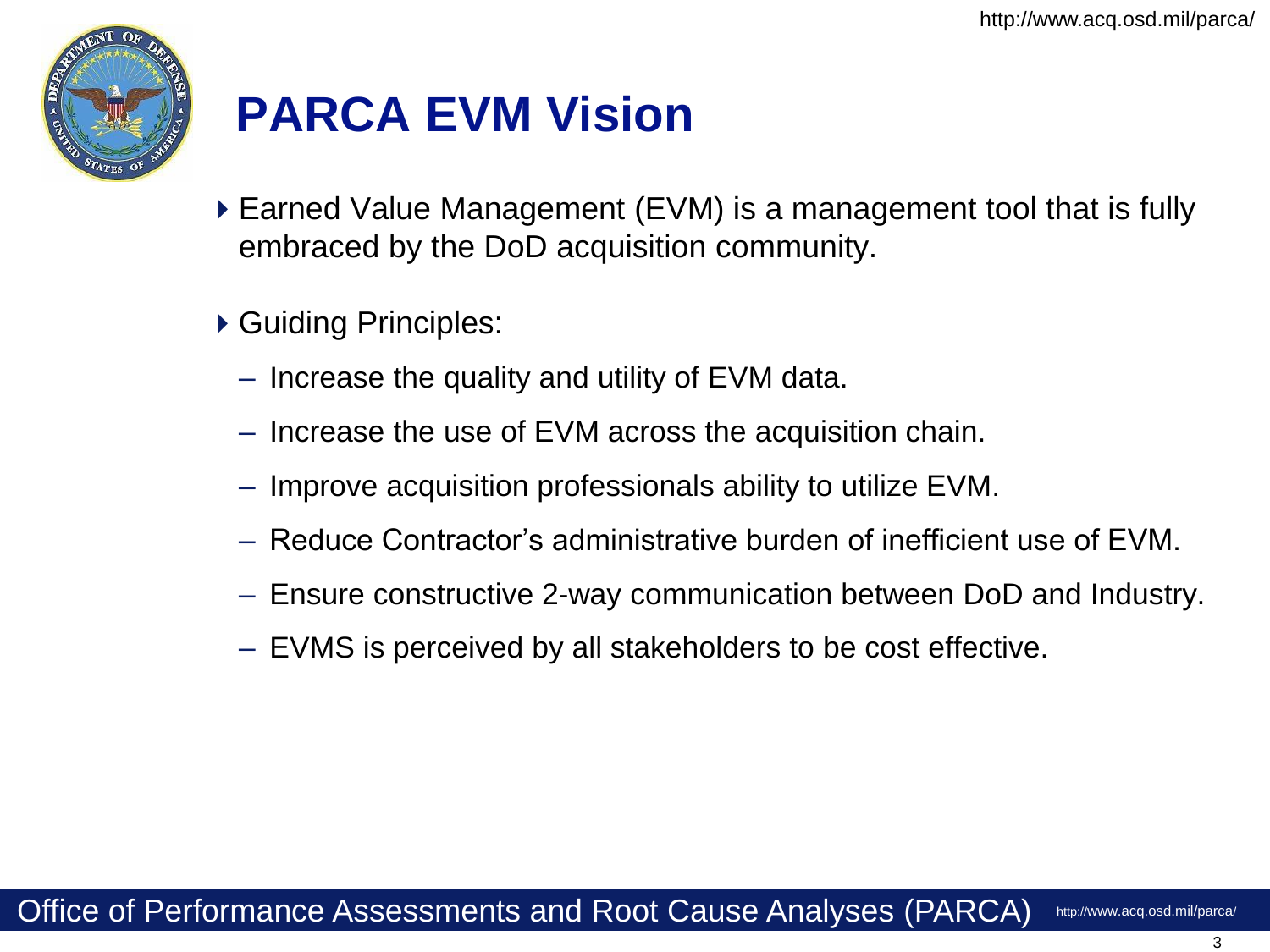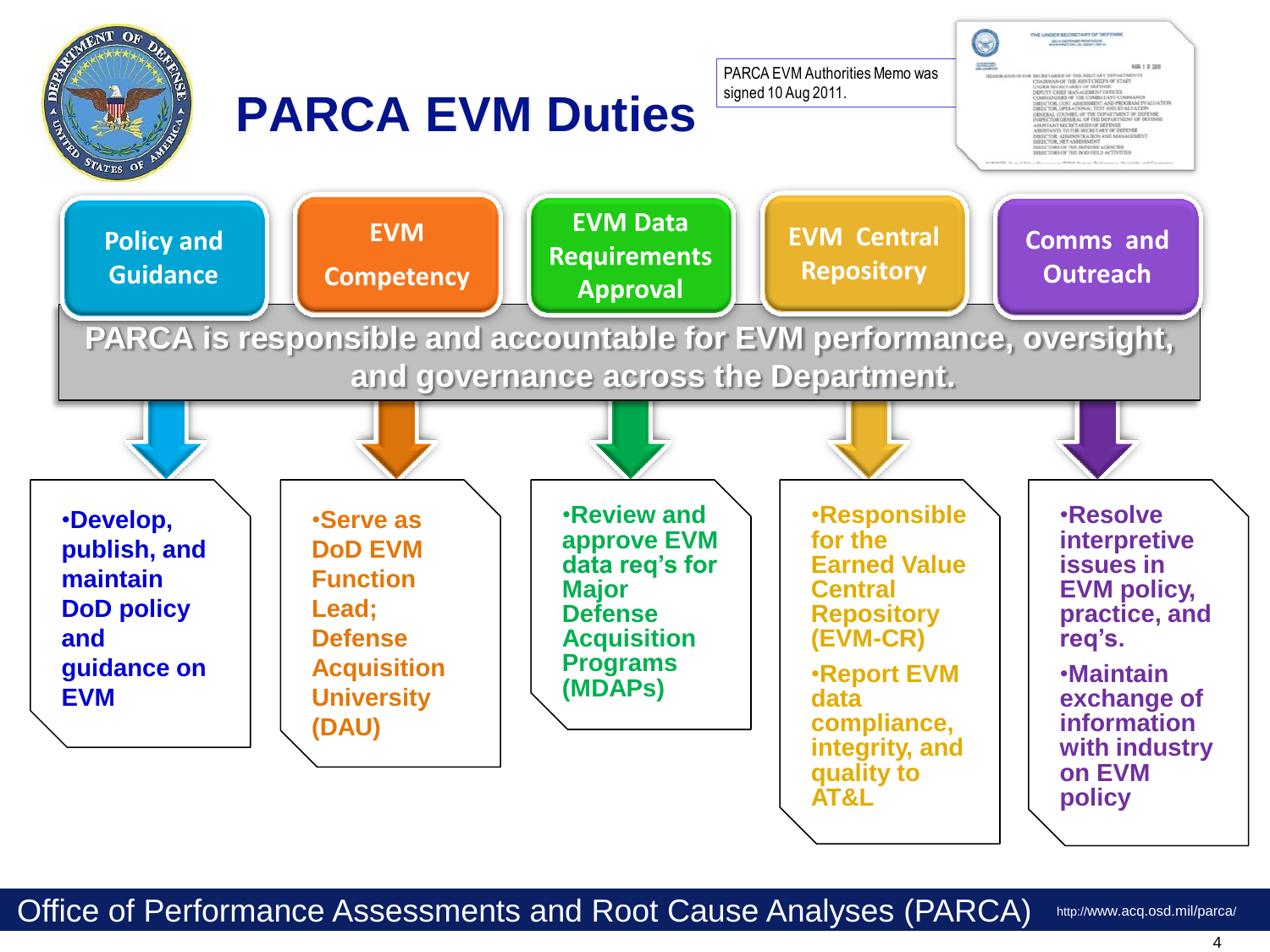

### **Policy and Guidance**

| <b>Objective</b>                                                                                                                                                                                                                                                                                                                                                              | ▶ Way Forward                                                                                                                                                                                                                               |
|-------------------------------------------------------------------------------------------------------------------------------------------------------------------------------------------------------------------------------------------------------------------------------------------------------------------------------------------------------------------------------|---------------------------------------------------------------------------------------------------------------------------------------------------------------------------------------------------------------------------------------------|
| Increase the quality and utility of EVM data.<br>Reduce the administrative and economic<br>burden of inefficient implementation of<br>Earned Value Management Systems (EVMS).                                                                                                                                                                                                 | <b>Publish Final IPMR Implementation Guide</b><br>▶<br>Update EVM Application Policy in DFARS<br>Restructure and update EVMIG (New name:<br>Integrated Program Management EV Guide)<br>Promote the Use of the IMP & Update IMP/IMS<br>Guide |
| ▶ Accomplishments                                                                                                                                                                                                                                                                                                                                                             | ▶ Challenges                                                                                                                                                                                                                                |
| Published IPMR DID - 20 Jun 12<br>Emphasizes integrated cost/schedule analysis<br>ш<br>Published tailoring guidance<br>o.<br>Published OTB/OTS Guide - 5 Dec 12<br>Provided updates to DoDI 5000.02 and DAG<br>Using Draft EVM Waiver Process to advise<br>Programs on EVM Implementation; examples<br>are FAB-T, Javelin, GMLRS, AF-IPPS,<br>JLENS, EPS, SBIRS, AIMS, & MRAP | Obtaining government consensus on critical<br>policy updates<br>Balancing EVM Policy with EVMS<br>implementation practices                                                                                                                  |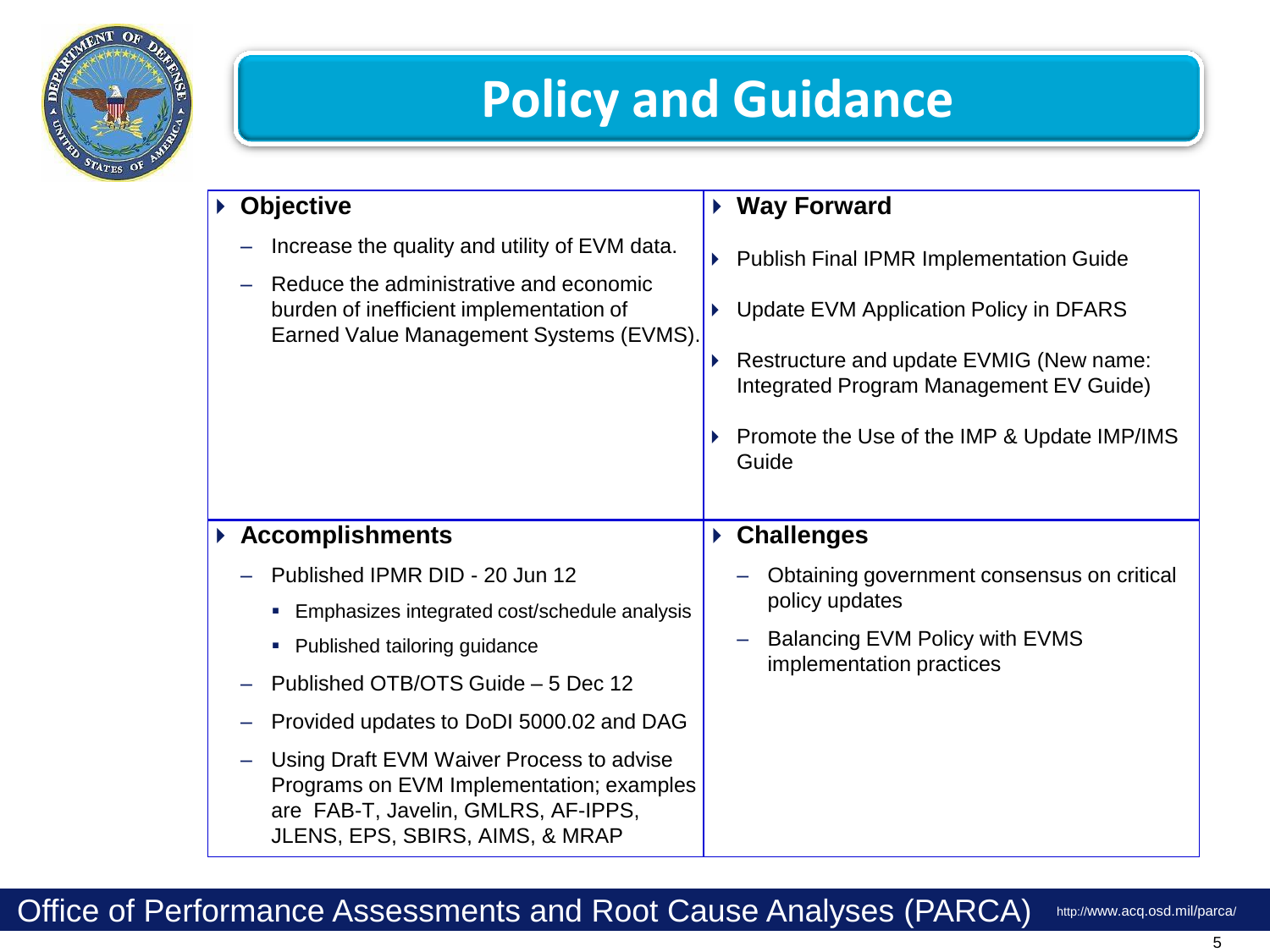

# **EVM Competency EVM Competency**

|                                     | <b>Objective</b>                                                                              | ▶ Way Forward                                                           |
|-------------------------------------|-----------------------------------------------------------------------------------------------|-------------------------------------------------------------------------|
|                                     | Increase the quality and utility of EVM data.<br>Acquisition professionals have the necessary | Finalizing RAND study to mature<br><b>Competency Model</b>              |
|                                     | knowledge & skills to utilize EVM in their<br>professions.                                    | Second round of review of new DAU EVM<br>101 class underway.            |
|                                     | EVM is not an independent career field                                                        | Following up with other Career fields on EVM                            |
|                                     | EVM is a tool which should be integrated across<br>multiple functional areas                  | recommendations                                                         |
|                                     |                                                                                               | Initializing process of annual course material                          |
|                                     | LOG<br><b>CON</b>                                                                             | review for EVM content; Q1 CY13                                         |
|                                     |                                                                                               |                                                                         |
|                                     | ▶ Accomplishments                                                                             | ▶ Challenges                                                            |
|                                     | <b>EVM Functional Integrated Product Team</b><br>(FIPT)                                       | Implementing agreed to recommended<br>curriculum changes                |
| <b>DRE DAWIA</b>                    | RAND providing expertise into critical review<br>of baseline EVM competency model             | Understanding the workforce from an EVM<br>perspective                  |
| <b>SPRDE SE CO</b><br><b>LOG CO</b> | EVM course recommendations provided to<br>DAU across PM, SE, BFM, Con: Mar 2012               | Establishing an annual process that opens<br>and closes within one year |
|                                     | Engaged in review of EVM 101 storyboards<br>for new course materials                          |                                                                         |

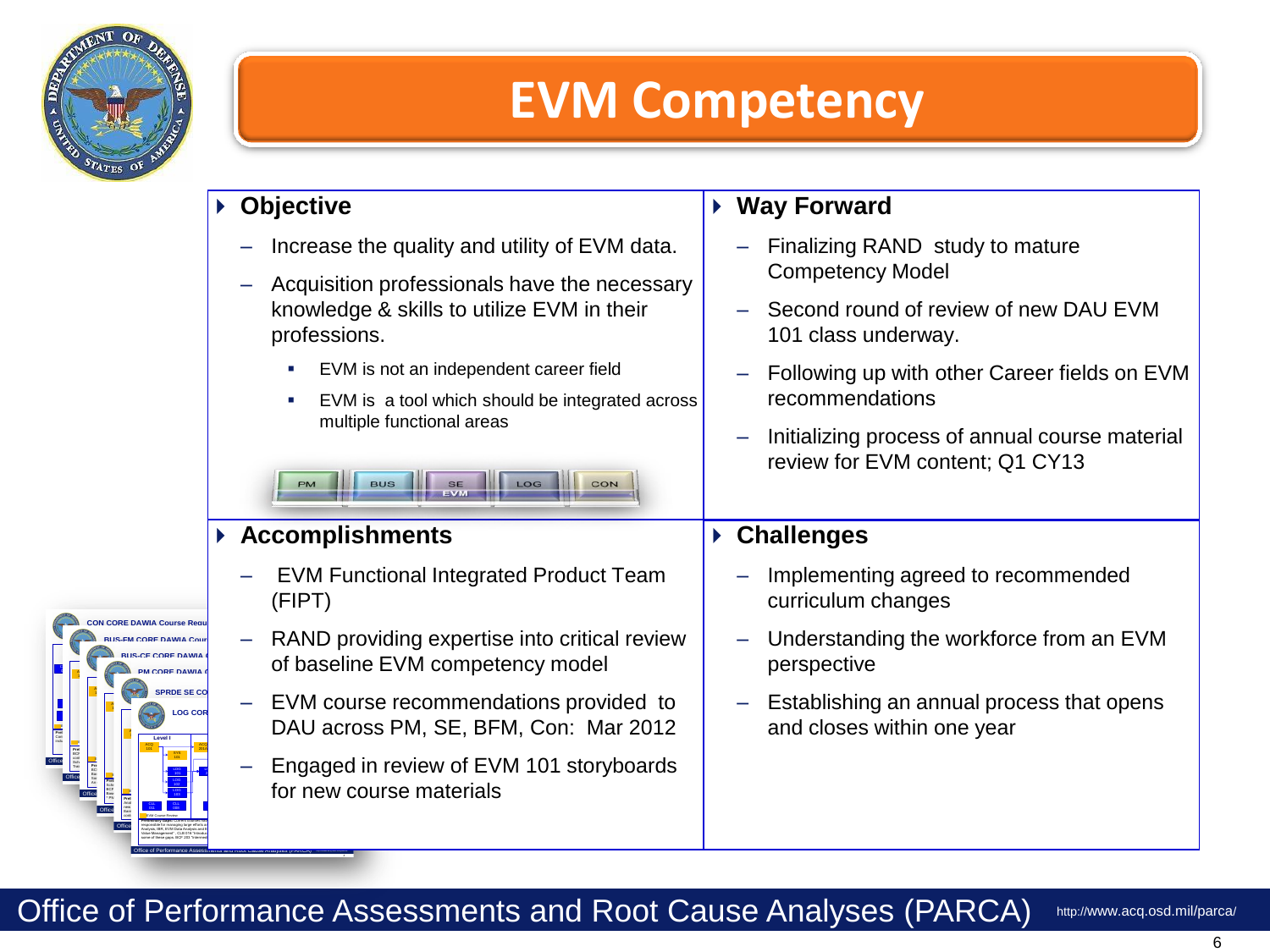

#### **EVM Data Requirements**

| <b>Objective</b>                                                                                                                                                                                                                                                                                                                                                 | <b>Way Forward</b><br>$\blacktriangleright$                                                                                                                                                                                             |
|------------------------------------------------------------------------------------------------------------------------------------------------------------------------------------------------------------------------------------------------------------------------------------------------------------------------------------------------------------------|-----------------------------------------------------------------------------------------------------------------------------------------------------------------------------------------------------------------------------------------|
| Increase the quality and utility of EVM data<br>Increase the use of EVM across the                                                                                                                                                                                                                                                                               | Developing overall approach to data<br>alignment with DAES/DAMIR                                                                                                                                                                        |
| acquisition chain<br>Reduce the administrative and economic<br>burden (EVMS)<br>Improve WBS and EVM implementations<br>across PMOs and their associated KTRs                                                                                                                                                                                                     | Working Jointly with CAPE to ensure WBS<br>development fits tailored PMO needs<br>Continue to conduct IPMR Training<br>UN/CEFACT CCB process finalized<br>Cost/Schedule RFI for UN/CEFACT analysis<br>and viewing capability refinement |
| ▶ Accomplishments                                                                                                                                                                                                                                                                                                                                                | ▶ Challenges                                                                                                                                                                                                                            |
| 15+ Waiver/Tailoring memos completed<br>Initial steps developed in a workshop on how<br>WBS development is the critical link in the<br>application of EVM across technical, risk,<br>EVMS implementation, and scheduling efforts<br>Conducting EVM WBS / IPMR Training for<br>PMOs and various EVM conferences<br>Initial IMS UN/CEFACT vendor study<br>complete | Getting assimilated into the Acquisition<br>Process to ensure PARCA review of EVM<br>data requirements<br>Developing a joint EVM and Cost data<br>requirements review process for use across<br><b>OSD AT&amp;L and CAPE</b>            |

7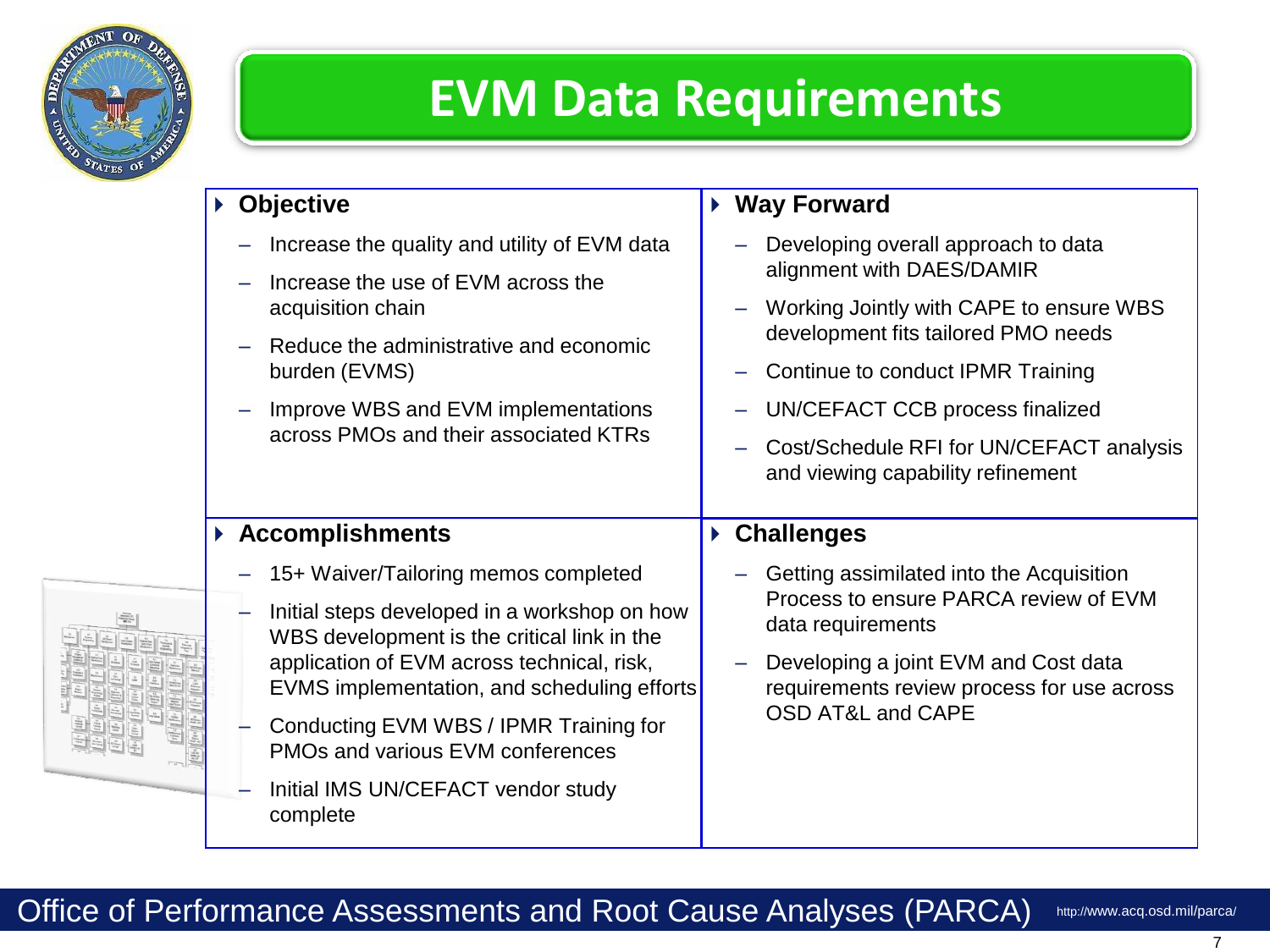

# **EVM Central Repository (EVM-CR)**

| ▶ Objectives                                                                                      | ▶ Way Forward                                                     |
|---------------------------------------------------------------------------------------------------|-------------------------------------------------------------------|
| Increase the quality and utility of EVM data; to<br>provide consistent, numerical indicators with | Updated business rules for better metrics<br>definition           |
| which to evaluate and compare projects                                                            | Improved navigation and analytics                                 |
| Increase the use of EVM across the<br>acquisition chain                                           | New dashboard implementation                                      |
| Promote a positive perception of the value of                                                     | New IPMR viewer tool                                              |
| EVM by government and industry                                                                    | <b>EVM-CR Users Group</b>                                         |
| stakeholders                                                                                      | Outreach, training, & support to user<br>community                |
| ▶ 2012 Summary Accomplishments                                                                    |                                                                   |
|                                                                                                   | ▶ Challenges                                                      |
| Improved server and data parser performance                                                       | Defining and establishing robust Data Quality                     |
| Updated security models and data access<br>methods                                                | Review process that does more than measure<br>on-time delivery    |
| Improved data quality definition & metrics                                                        | Defining and providing the right level of                         |
| Baselined and began building a data quality                                                       | access and ability to view cost and schedule<br>data across OSD   |
| dashboard                                                                                         | Update the user interface so that it is intuitive                 |
| Began training of OSD PM and SE staff on<br>tools and capabilities of the CR                      | and provides the needed data query and<br>reporting functionality |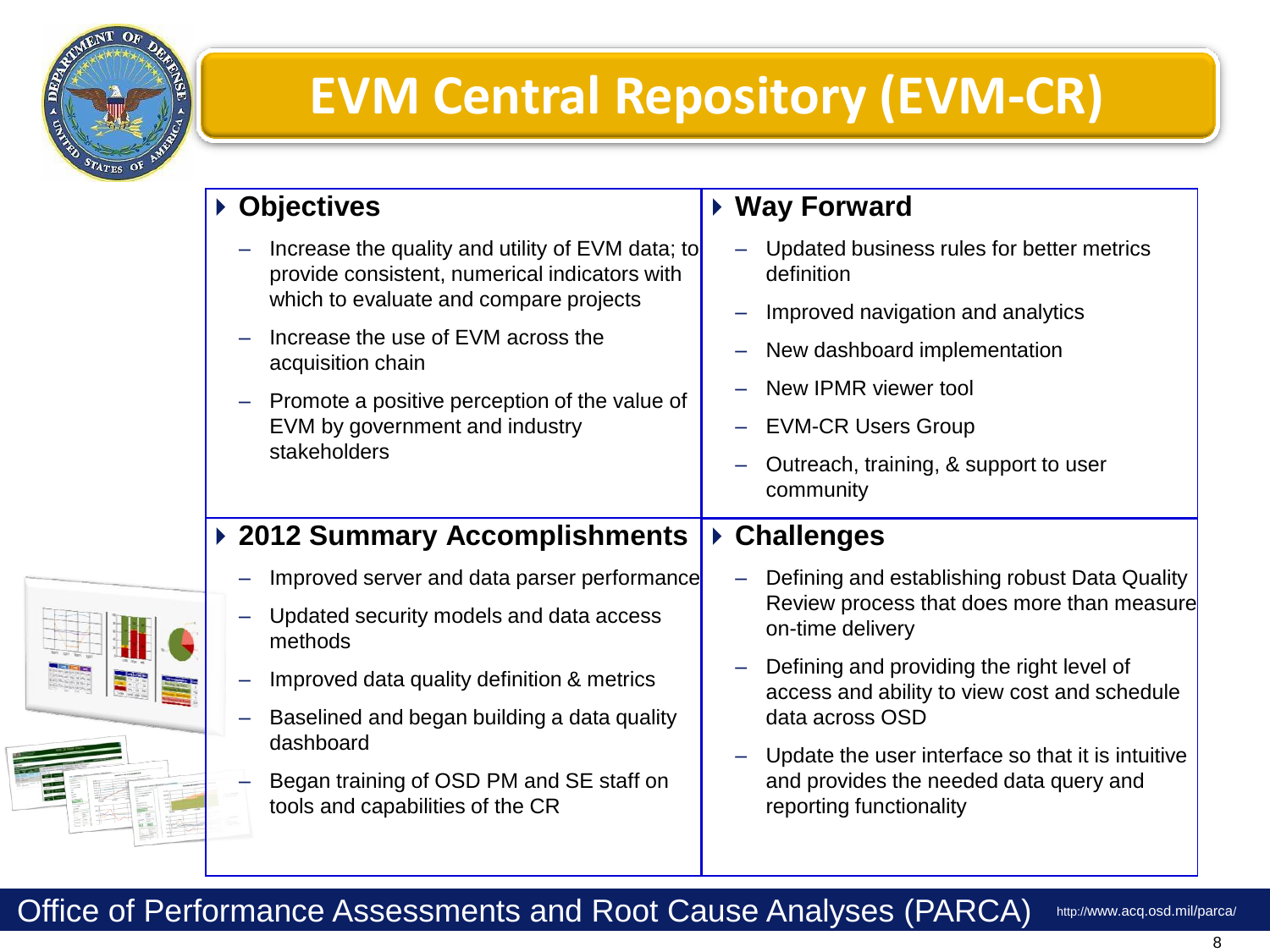

#### **Communications and Outreach**

| ▶ Objective.                                                                                                                                                                                                                                                        | ▶ Way Forward                                                                                                                                         |
|---------------------------------------------------------------------------------------------------------------------------------------------------------------------------------------------------------------------------------------------------------------------|-------------------------------------------------------------------------------------------------------------------------------------------------------|
| Ensure constructive communication amongst<br>the acquisition community to include industry<br>and Government.<br>Resolve questions and matters of<br>interpretation in a constructive and timely<br>manner<br>Promote the use and value of EVM and<br>related tools | Advertisement of PARCA Exchange Program<br>Monthly or Quarterly EVM Messages to<br>Community<br>Smartphone EVM App<br>Build out the DEVM Website FAQs |
| ▶ Accomplishments                                                                                                                                                                                                                                                   | $\triangleright$ Challenges                                                                                                                           |
|                                                                                                                                                                                                                                                                     |                                                                                                                                                       |
| <b>Established Issue Resolution Process for</b><br>adjudication of EVM policy interpretation.                                                                                                                                                                       | Keeping community up to date on all ongoing<br>activities                                                                                             |
| Updated EVM Website to reflect latest policy<br>and guidance.                                                                                                                                                                                                       | Web / IT limitations                                                                                                                                  |